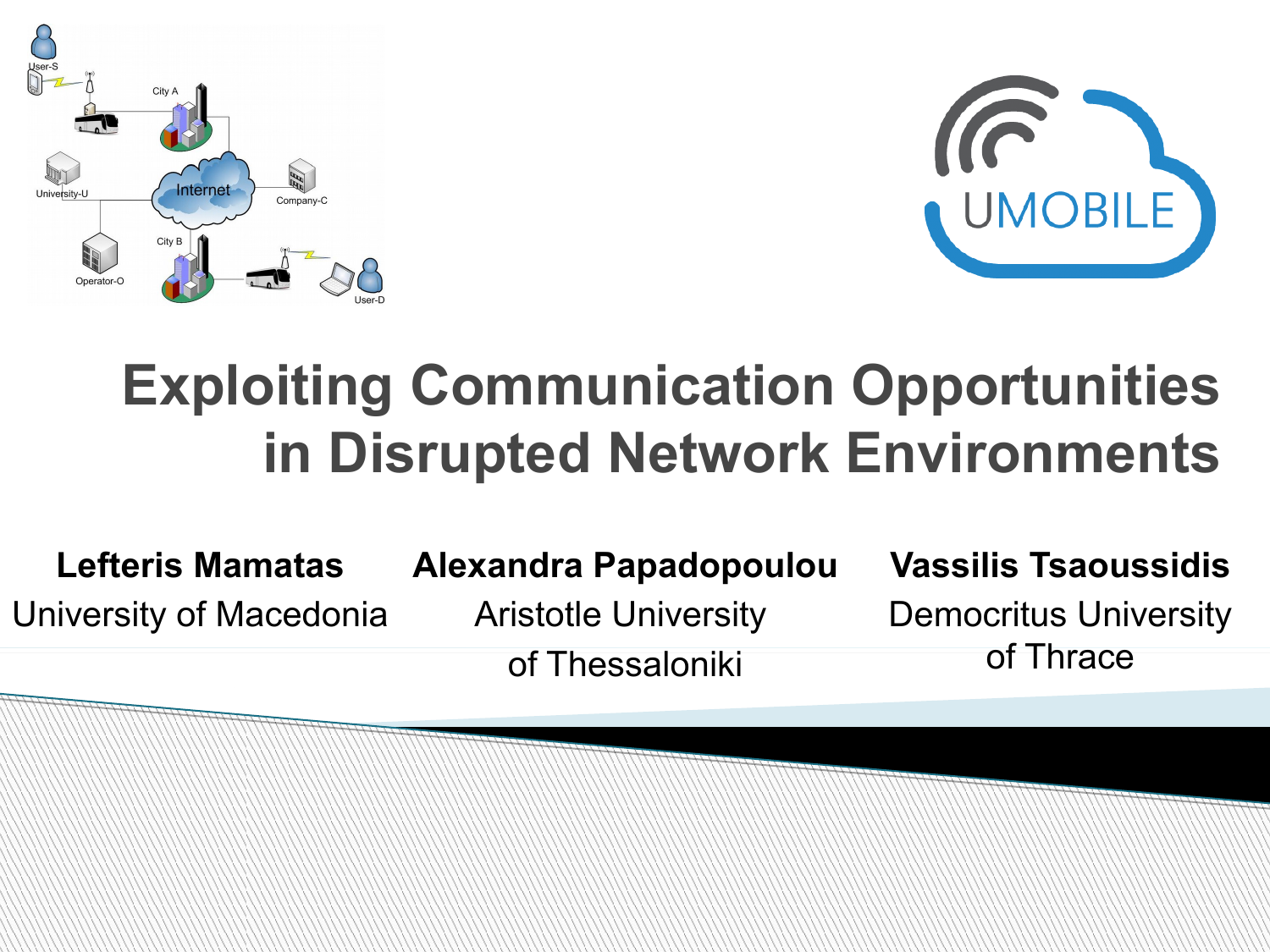## **Outline**

- DTN deployment considerations
- **I** Identifying research challenges
- The proposed platform & mobility model
- **Indicative results**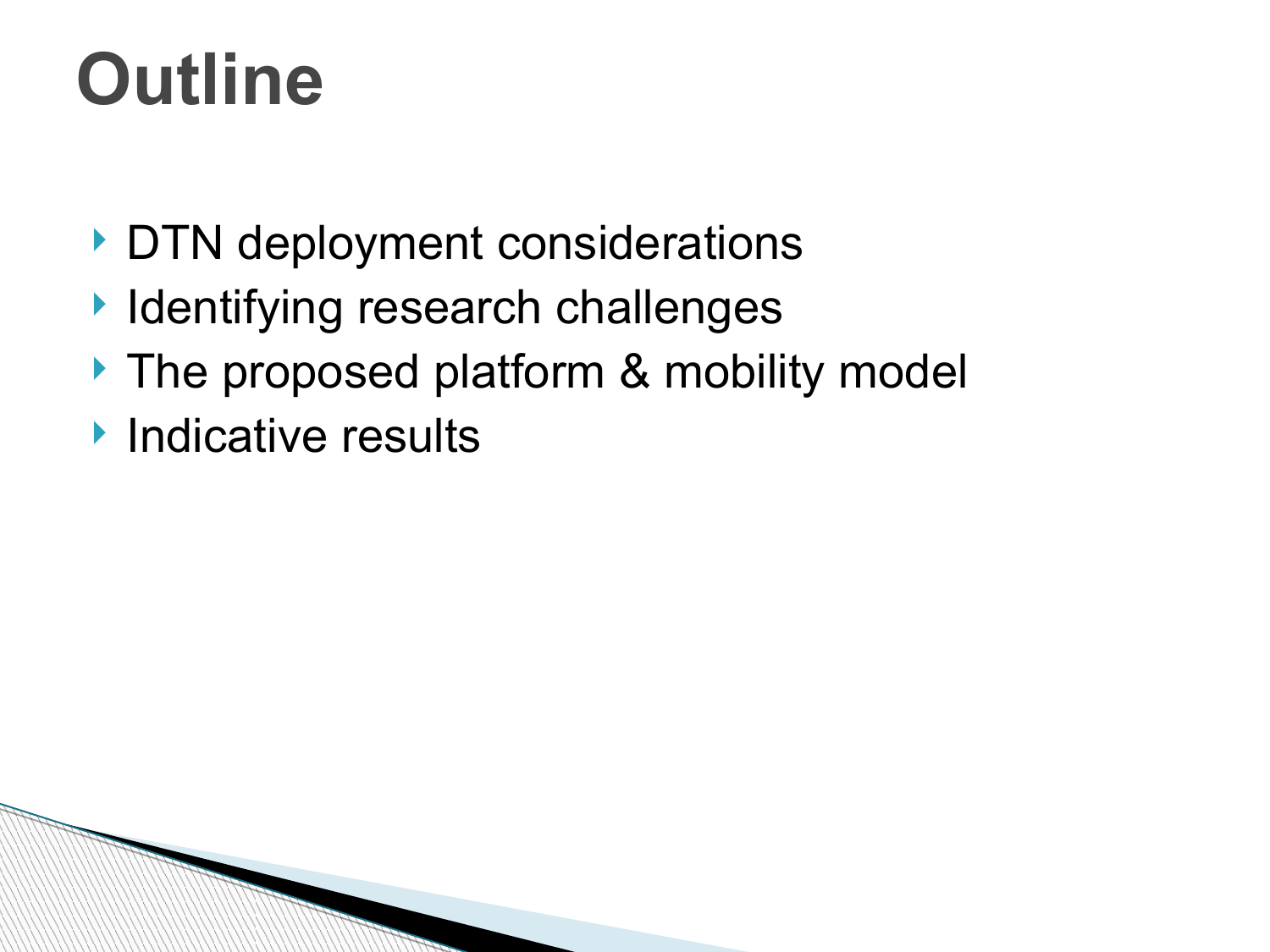# **Where DTNs can be deployed**

- ▶ When other network technologies fail, DTNs can still work.
- ▶ Connectivity may not be available:
	- Disaster environments

**RANGE BERGERA BERGERA BERGERA BERGERA BERGERA BERGERA BERGERA BERGERA BERGERA BERGERA BERGERA BERGERA BERGERA** 

- It is there, but not for me, i.e., expensive
- Extreme conditions (e.g., space)
- An infrastructure deployment may exist in all above cases.
- ▶ The slightest communication opportunity should be exploited.
	- Why not **exploit resources from the surrounding infrastructure** as well?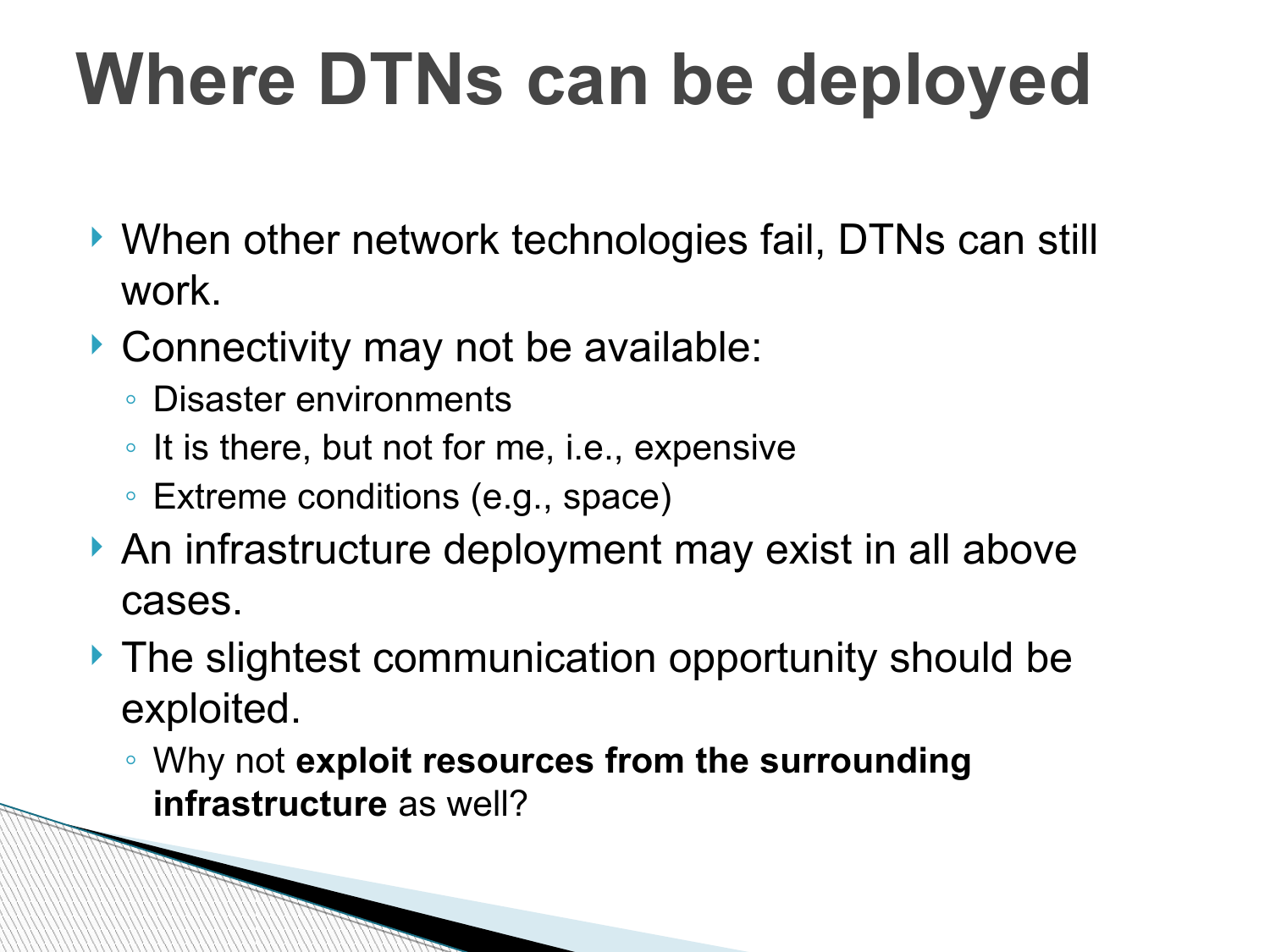# **Infrastructure is changing**

### **▶ Software-Defined Networks (SDNs)**

◦ Flexible Network Infrastructure

### **Virtualization & Clouds**

◦ Flexible Data Centers





### **Information-Centric Networking**

◦ Flexible Content Flow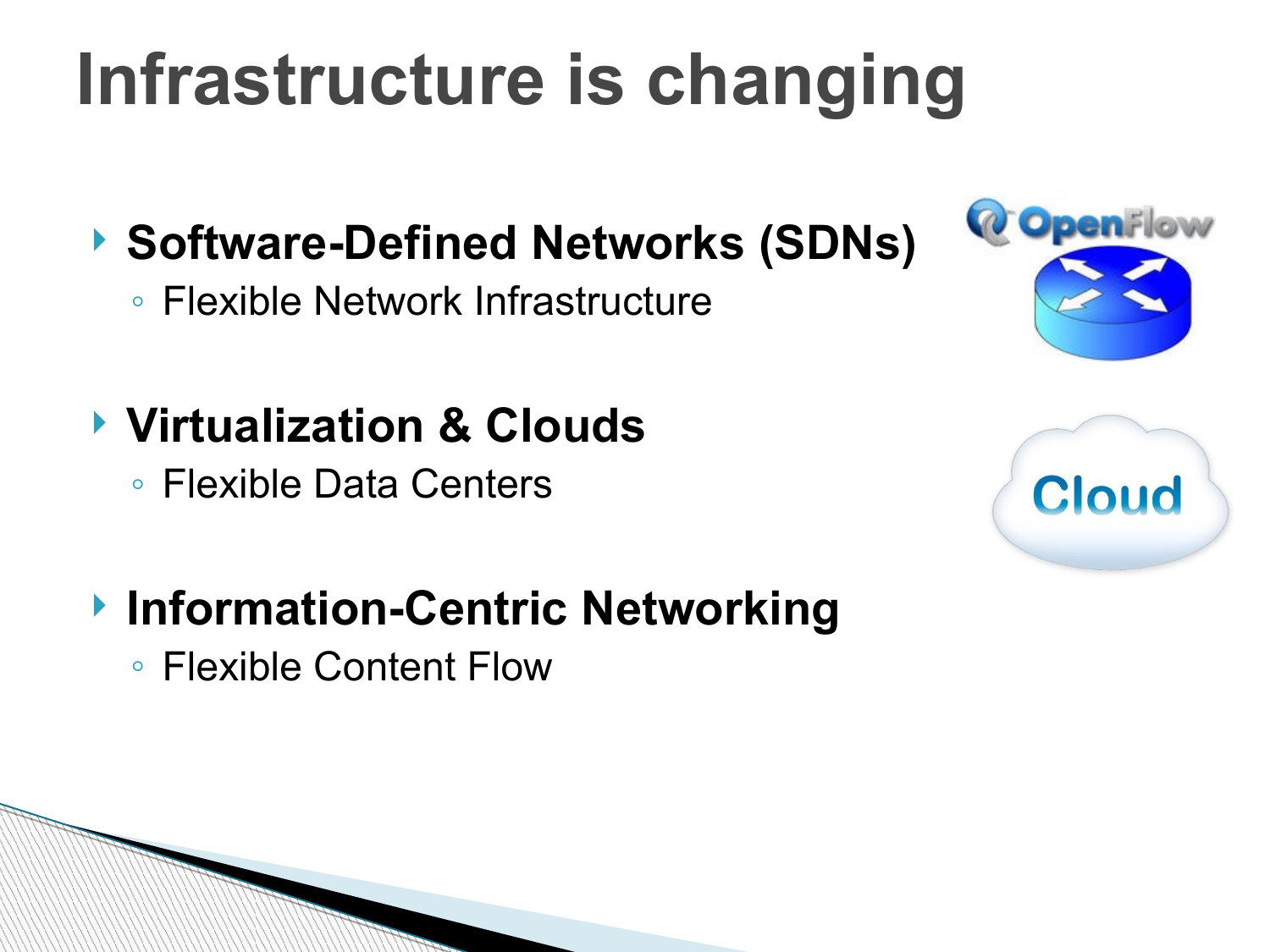### **Closing the gap with the infrastructure**

- **Infrastructure provides new ways to support DTNs:**
	- *SDNs & OpenFlow:* Move traffic near the mobile devices, mobility handling, resources' offloading etc.
	- *Mobile Clouds:* Mobile devices as essential cloud components, migrate VMs close to mobiles etc.
	- *ICNs:* Organize content close to the mobile devices
- **DTNs can adopt new ideas and support infrastructure better:**
	- Extending network connectivity to areas that was not possible before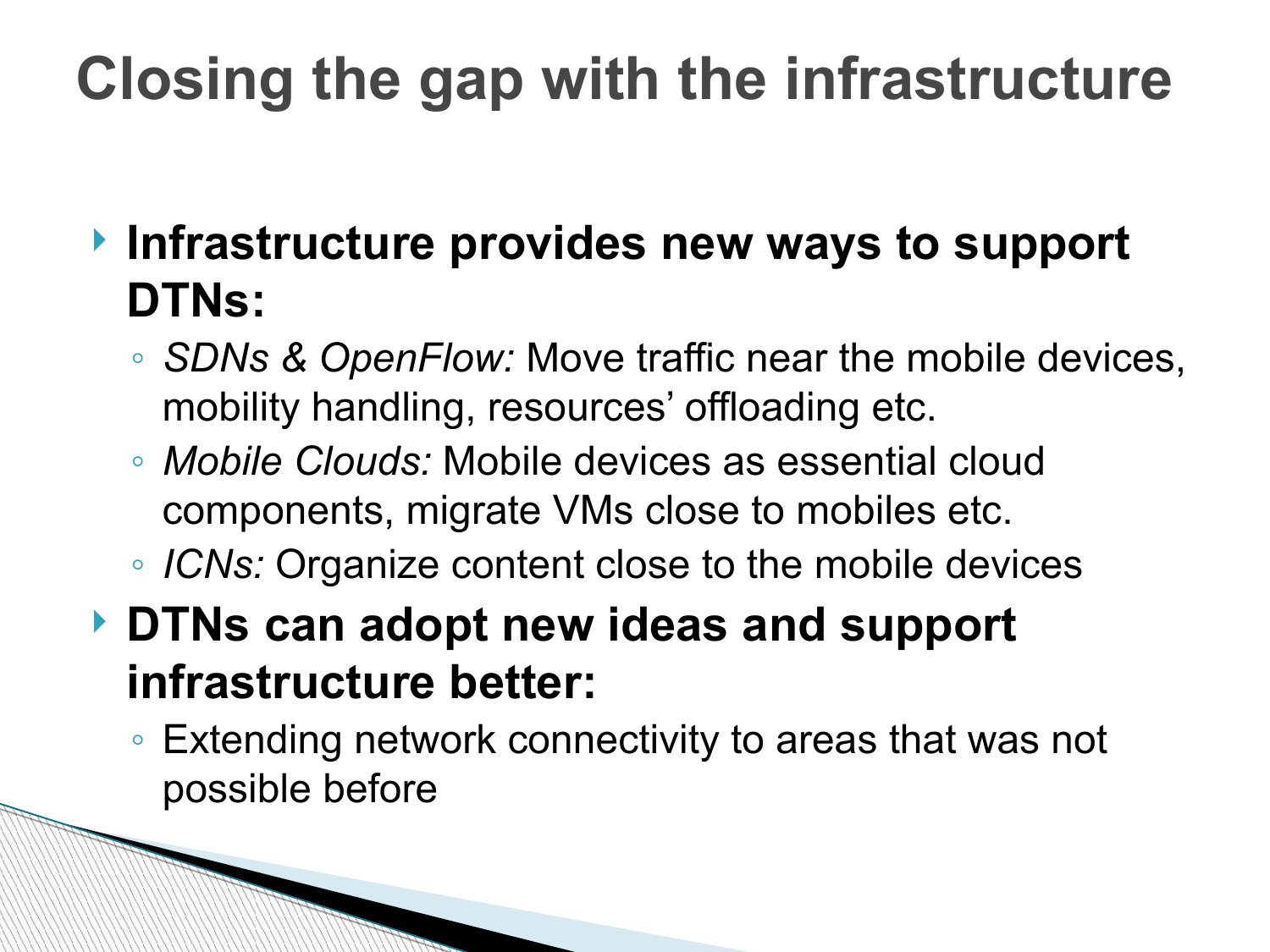### **Centralizing Control Elements for DTNs**



(based on slide from Nick McKeown, Stanford University)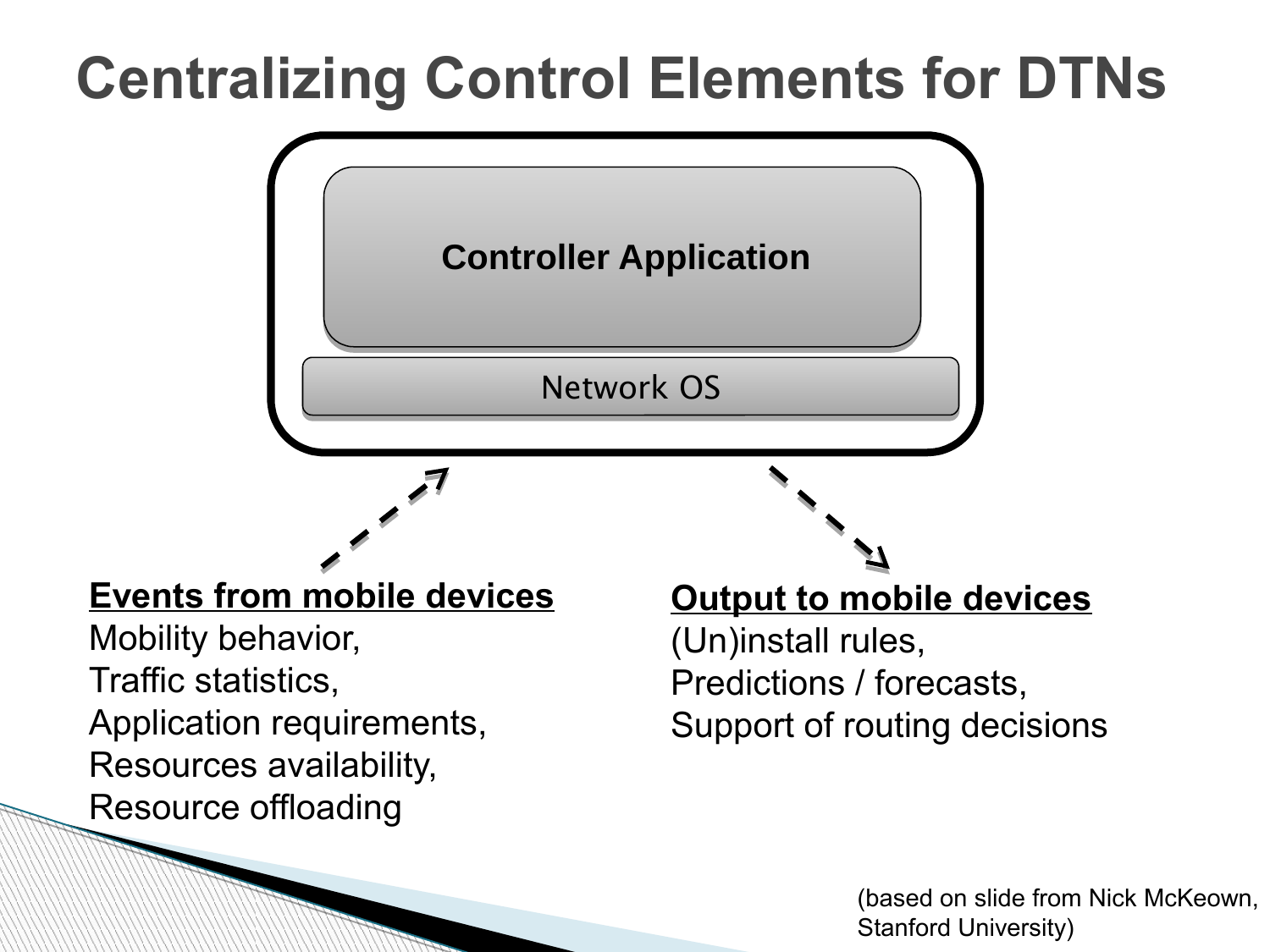### **Different characteristics in DTNs**

- ▶ Control information communication may be intermittent
	- Local control is needed as well
- ▶ Control plane should have centralized & distributed control components.
- A centralized control plane can be offloaded resource expensive tasks
	- e.g., mobility predictions.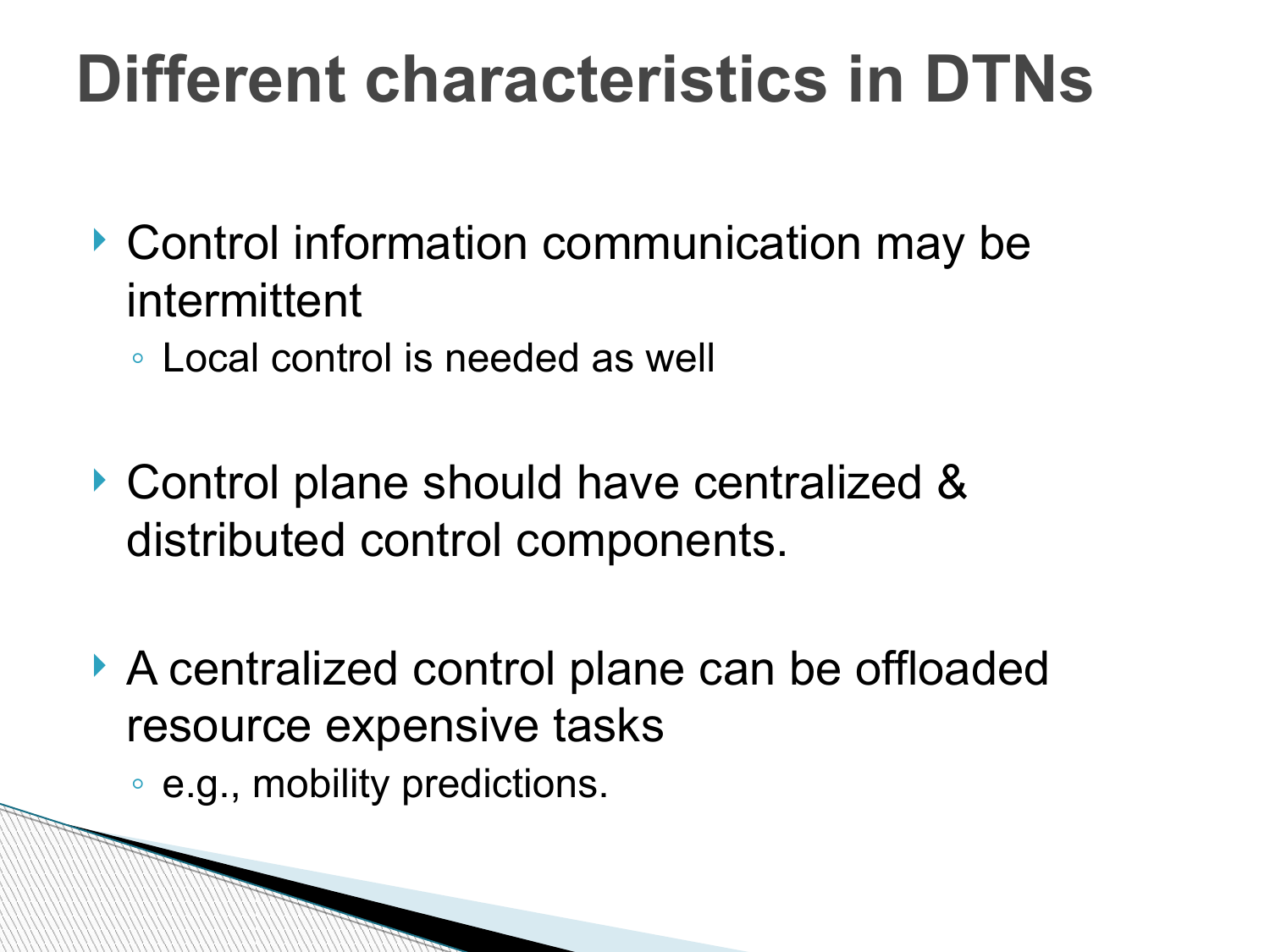# **Main targeted problem**

 People mobility in urban environments is **characterized by certain patterns**:

- Walking people have a high probability to pass from high streets or other points of interest
- People inside buses pass from a predetermined number of stops
- People inside cars pass through major roads with an increased probability
- Can we model user mobility in order to **detect such patterns**?

◦ it helps us to select the most appropriate node to carry our data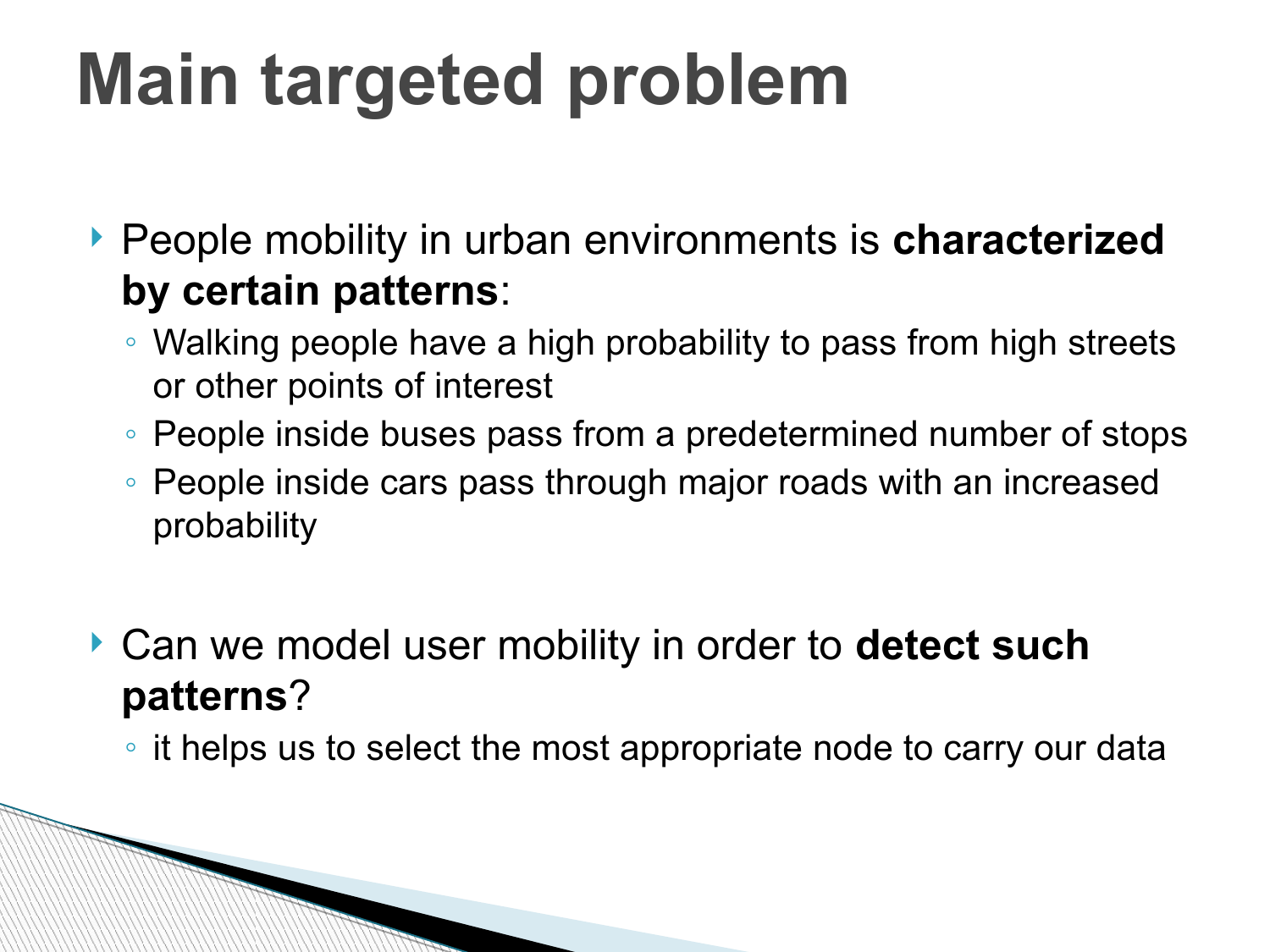## **Patterns everywhere**

- ▶ How mobile users move
	- e.g., mobility patterns
- How do they communicate between each other ◦ e.g., social behavior.
- **▶ .. and the Network** 
	- e.g., traffic patterns, application requirements.
- ▶ How and how frequently do they interact
	- e.g., inter-contact time distributions etc.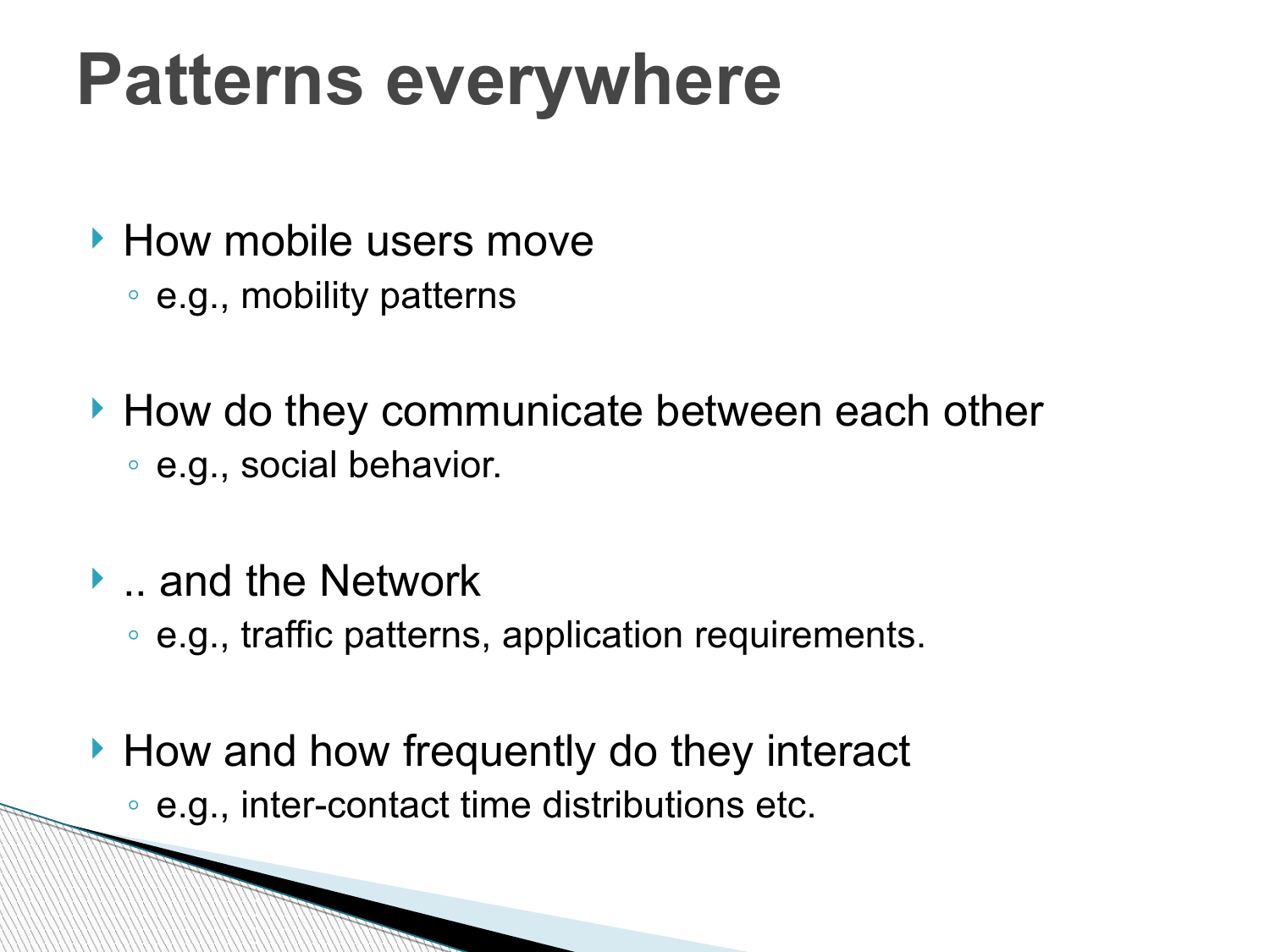### **Patterns everywhere**

- How mobile users move  $\circ$  e.g., mobility  $\frac{1}{2}$  o'  $\frac{1}{2}$  rns
- How do they communicate between each other<br>
e.g., social behano.<br>
... and the Network<br>
e.g., traffic patterns, application equirement Context Sensitive
	- · e.g., social behavio
- **L**. and the Network
	- e.g., traffic patterns, application equirement
- $\blacktriangleright$  How and how frequently they interact
	- e.g., inter-contact time distributions etc.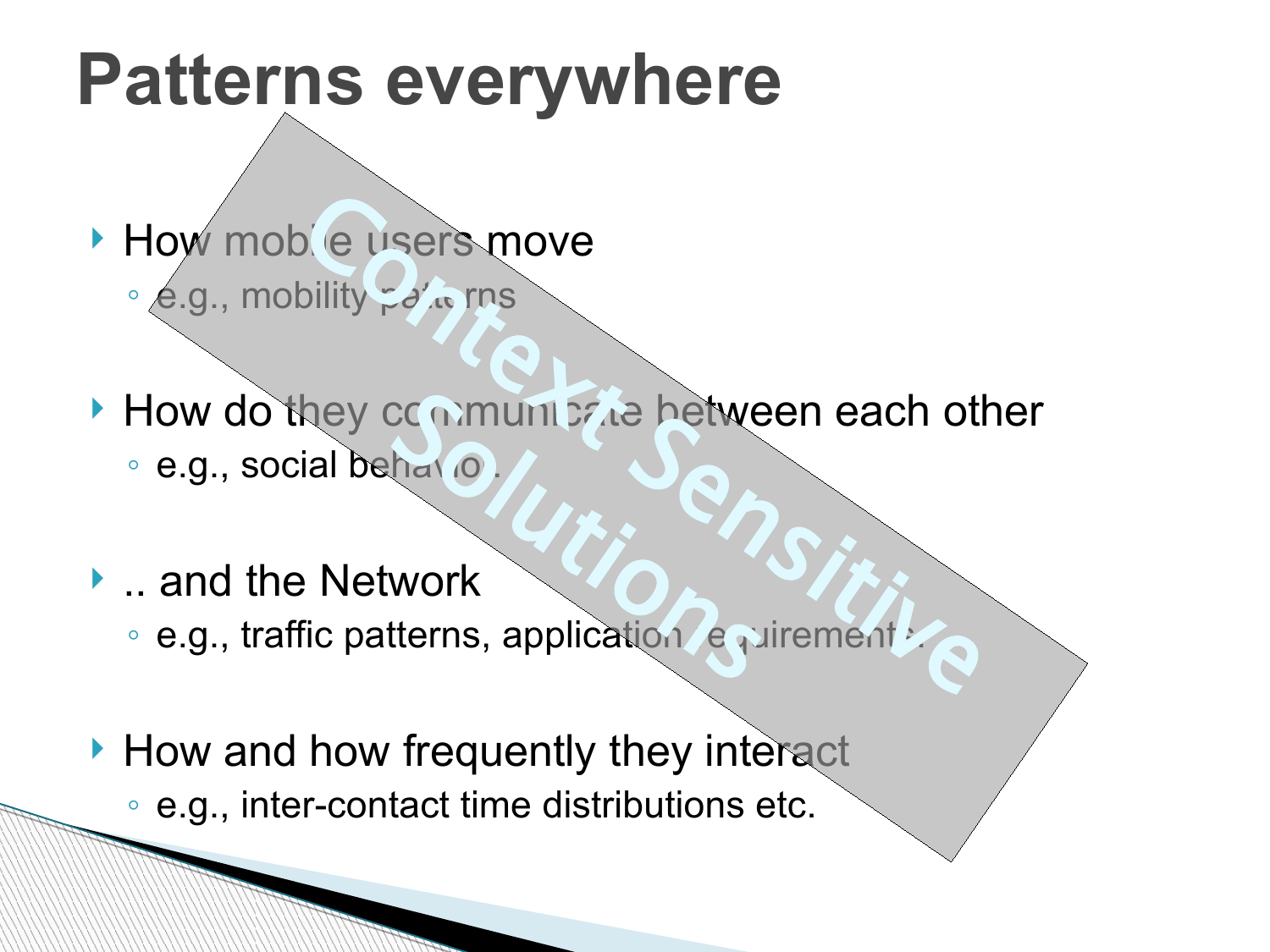# **A new platform is needed**

- ▶ We propose an infrastructure that:
	- Collects data on the network and user behavior
	- Deploys, validates and audits a number of prediction models
	- Classifies users to the appropriate models
	- Groups users according to their behavior
- The platform **creates and disseminates "global picture" information** to each communicating node.
- ▶ It handles resource-expensive prediction **operations** on behalf of the mobiles.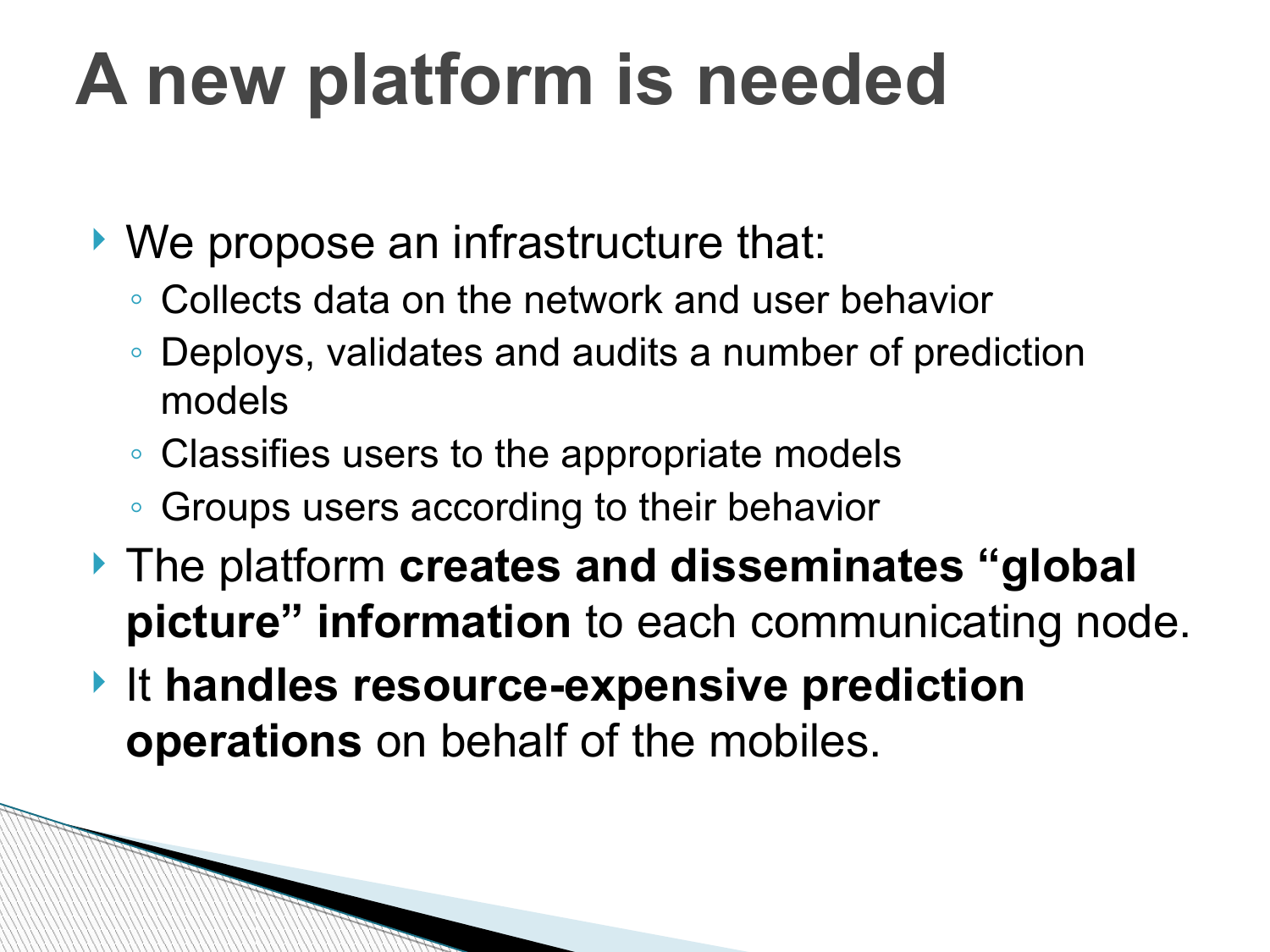## **Proposed platform**

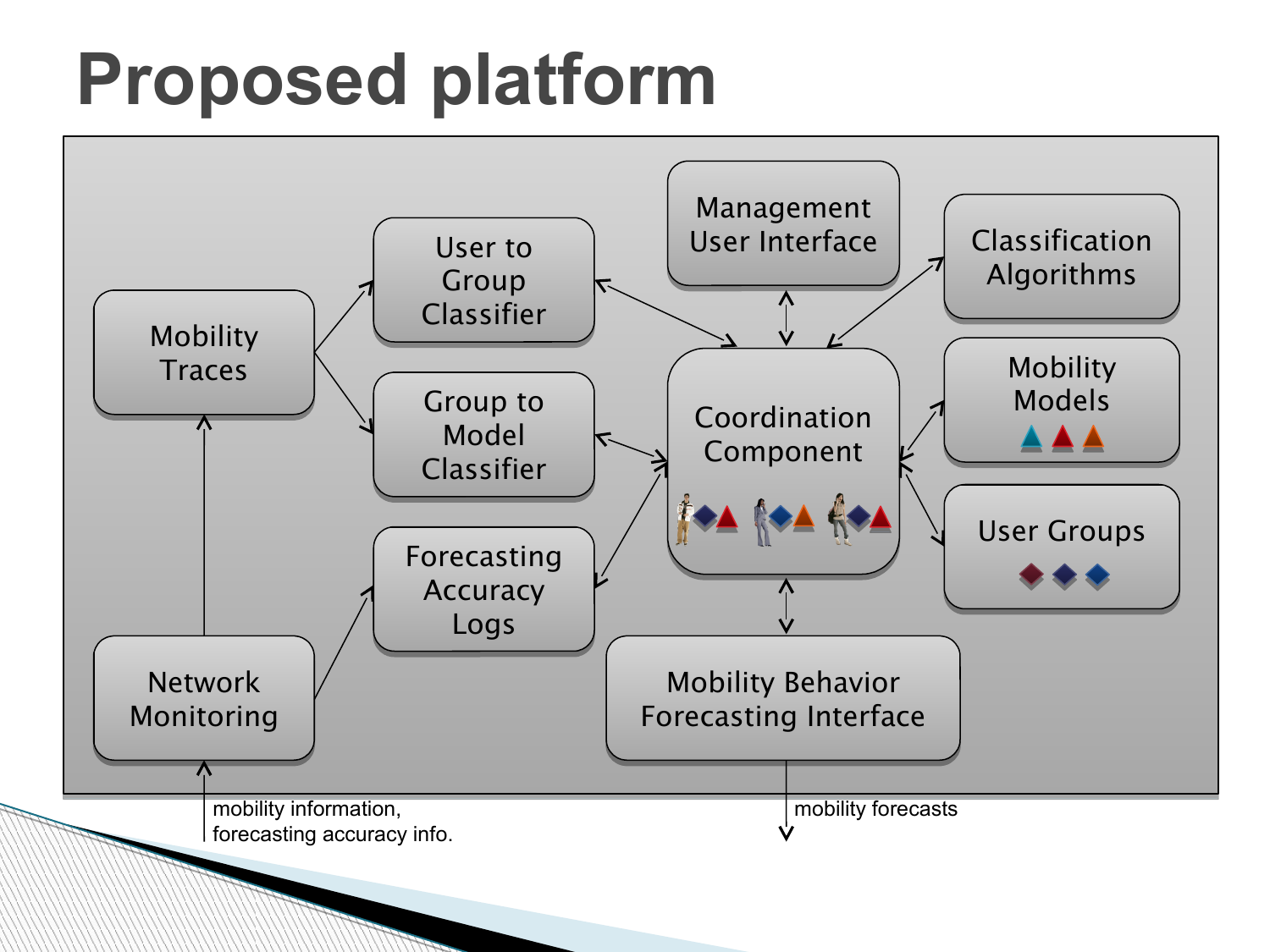## **Supporting opportunistic routing**

A routing mechanism:

### **should tune involved trade-offs**, e.g.,

- Mobiles may offload resources to infrastructure nodes
- Storage could be traded for communication overhead

### **each node should take appropriate decisions**

- a mobility model could be parameterized / solved from the infrastructure nodes
	- example result: inter-contact times distribution is exponential with rate λ
- resulting parameters could be fed to mobiles, which in turn can take the decisions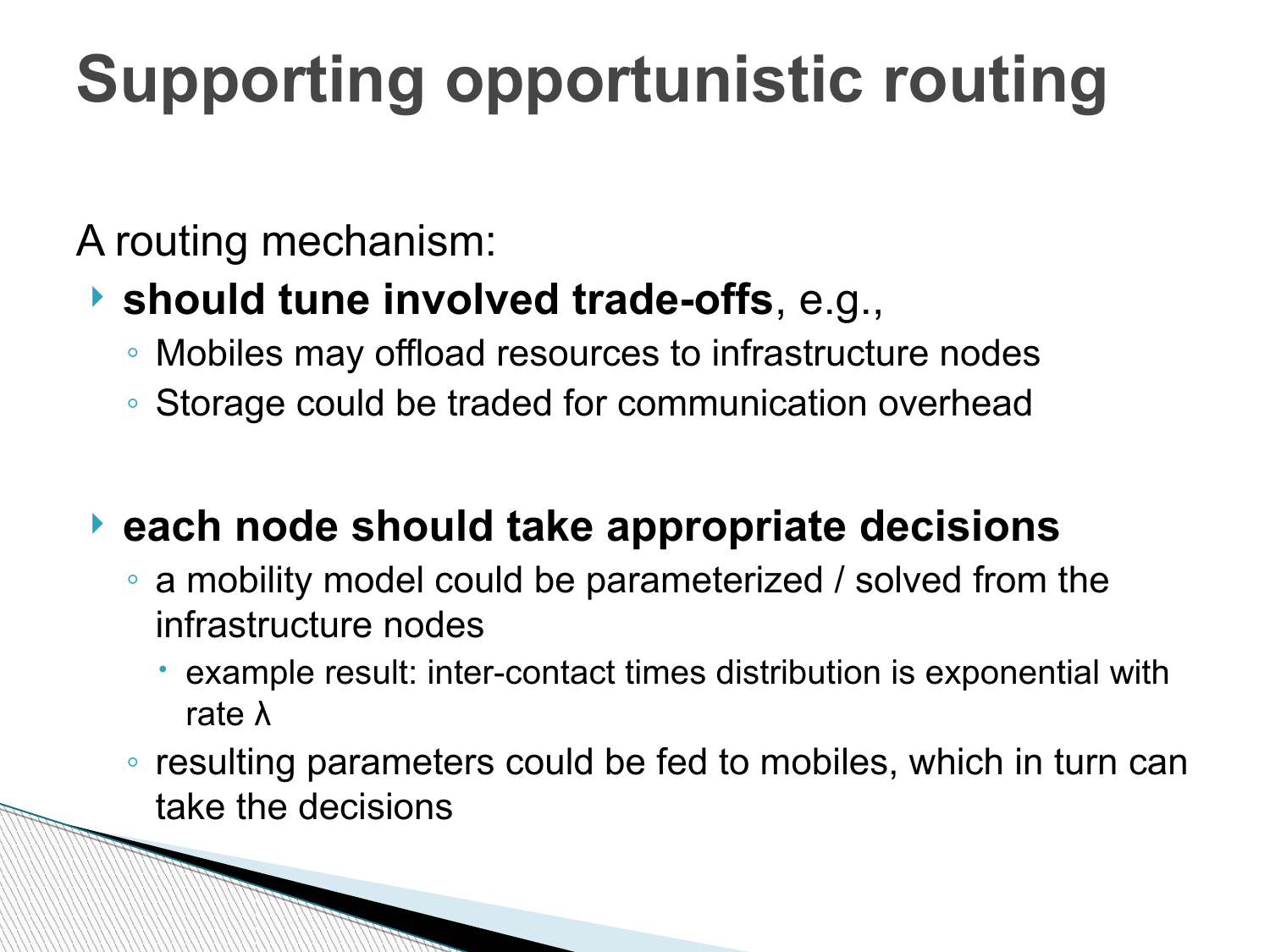### **An Internet access example**

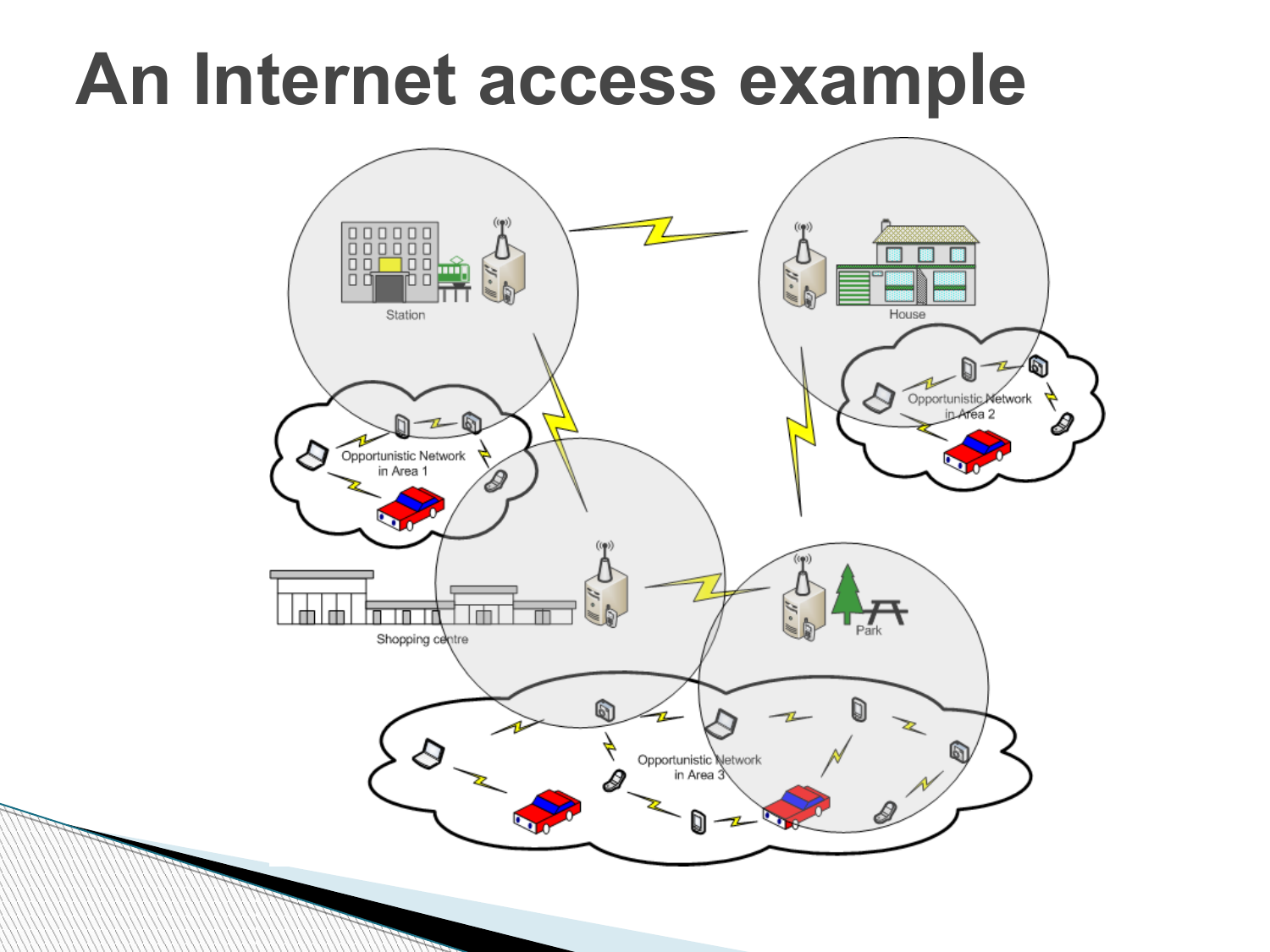## **Assumptions**

- We assume a number of fixed nodes scattered in the city (e.g., at points of interest)
- ▶ The fixed nodes track users passing-by
- **The infrastructure implements the proposed** platform
- **Mobile devices:** 
	- retrieve forecasts for a number of mobility aspects.
	- take routing/forwarding decisions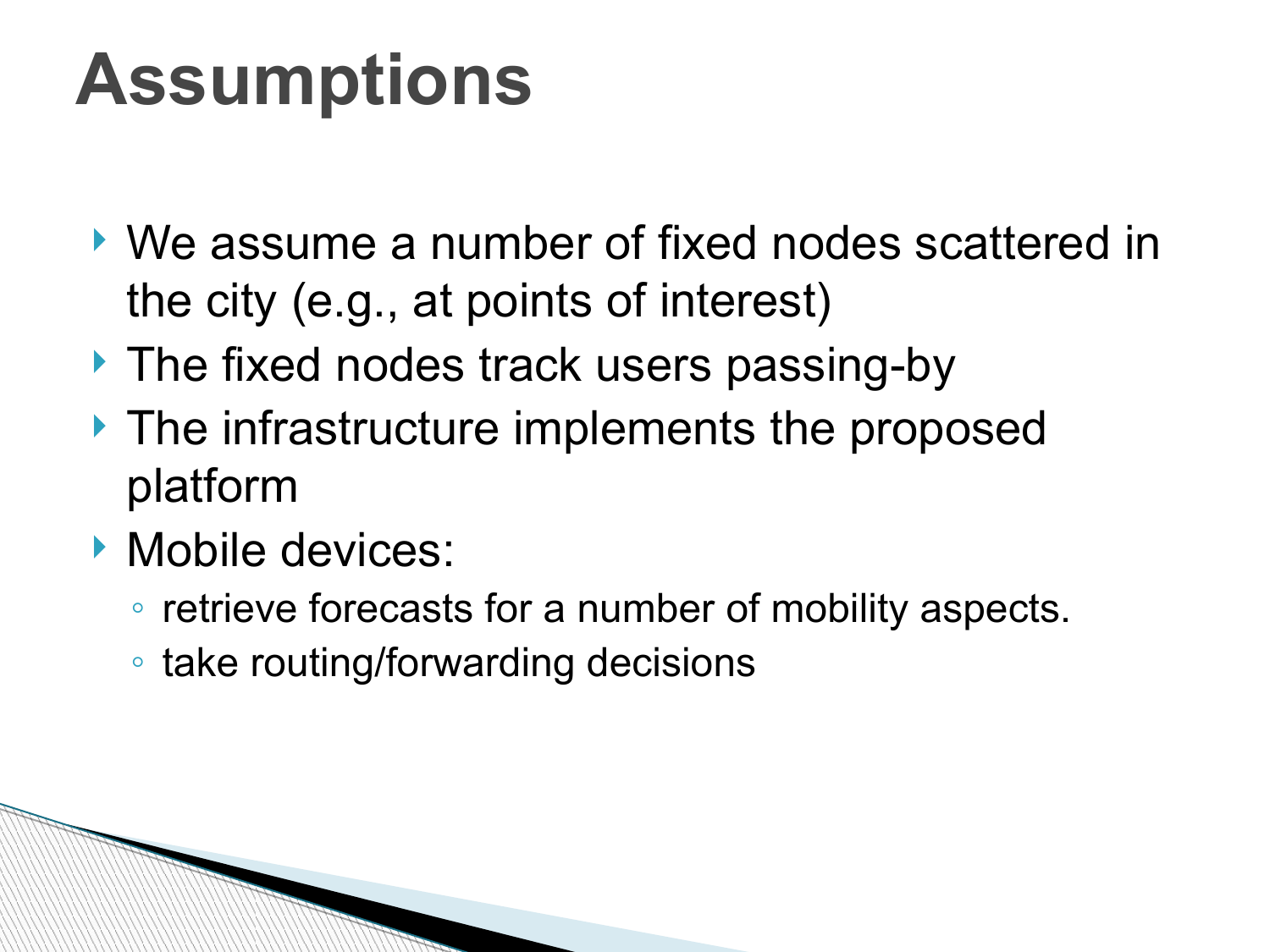# **Studied mobility model**

- ▶ The probability of a user to contact a Point of Interest isn't always exponential
- We performed statistical analysis of results from:
	- simulations (theone)
	- other spatial models

(results from real experiments will follow)

- We defined the contact probability distributions in a wide range of scenarios
- ▶ We introduced a Semi-Markov Model, based on the above results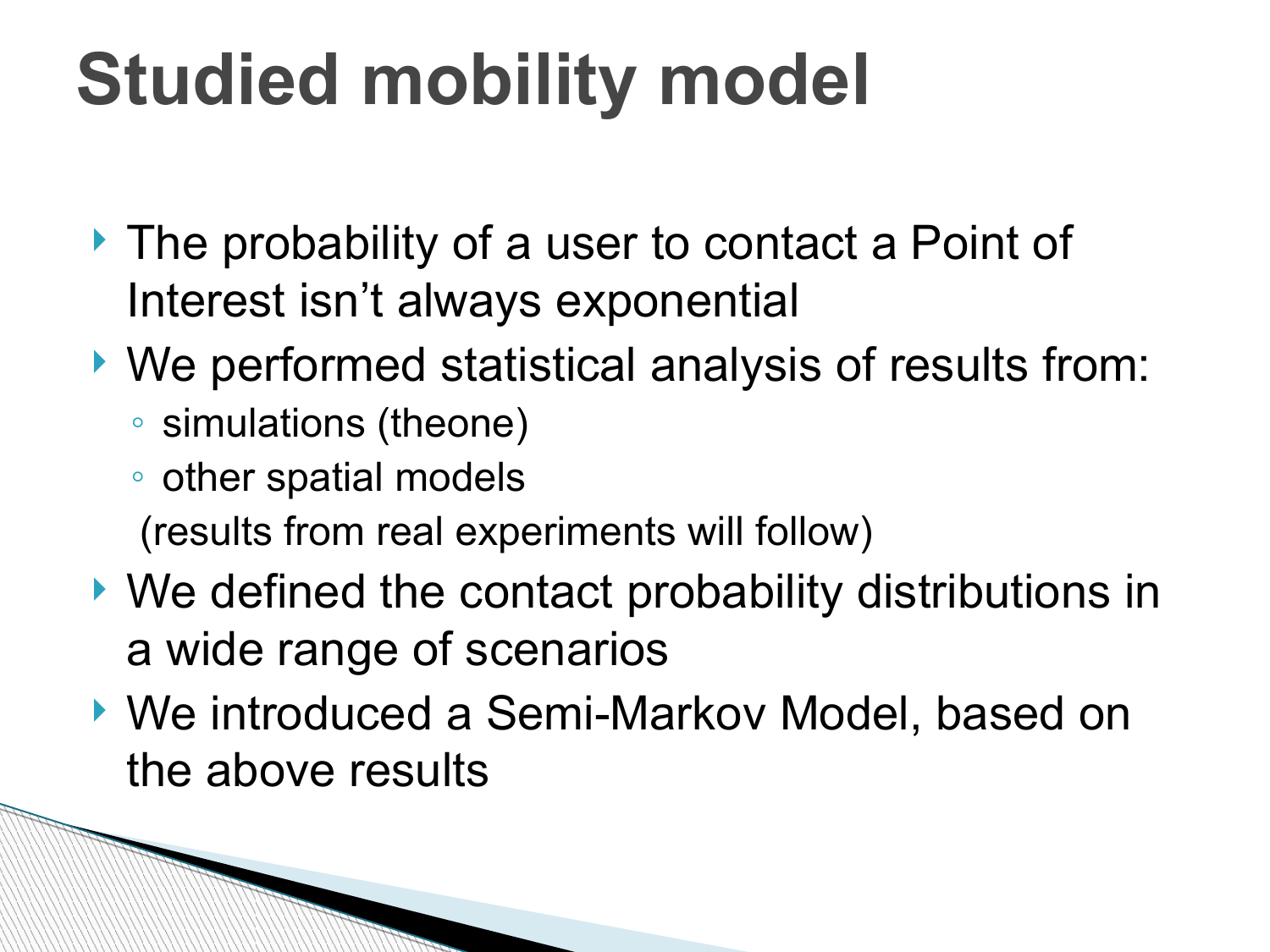## **The Semi-Markov Model**

- ▶ Discrete-Time Semi-Markov System (DTSMS)
- Assumptions:
	- $\circ$  users are stratified into a set of areas  $S = 1, 2, ..., N$ .
	- a number of areas have network coverage (e.g., 1 to K) while other areas do not (e.g., K to N).
	- state of the system described by the vector N (n) =  $[N_1(n)]$ ,  $N_2$  (n), ....,  $N_N$  (n)], where  $N_i$  (n) is the expected number of users located at an area i, after n time slots.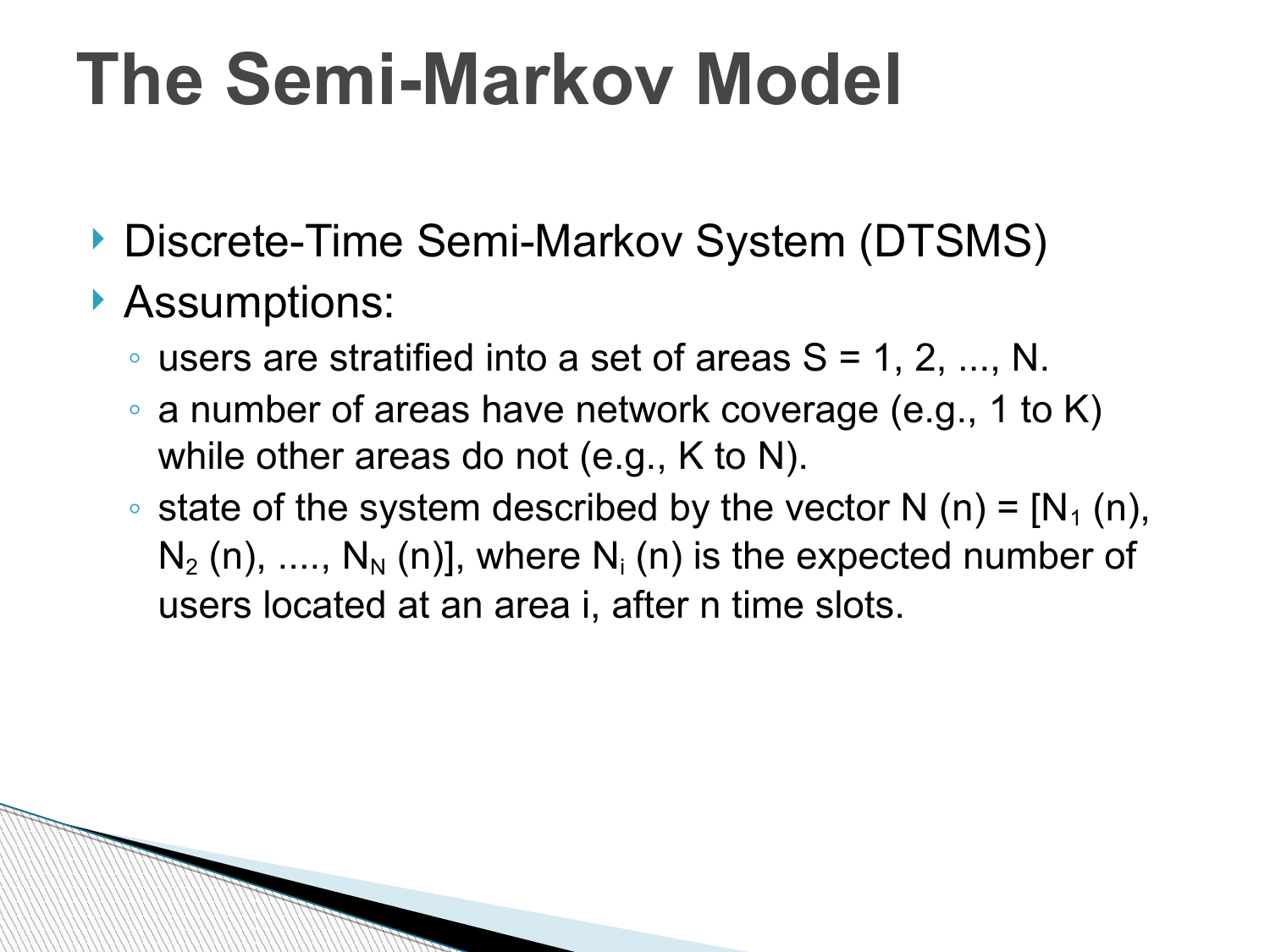# **Supported forecasts**

- If The proposed model detects certain patterns regarding the spatial behavior of the users.
- Some examples are:

**RANDAR BANGSARAN BERGERA BERGERA BERGERA BERGERA BERGERA BERGERA BERGERA BERGERA BERGERA BERGERA BERGERA BERG** 

- What is the **probability of a state transition** from some given state to any other target state.
- Whether **some states** have a significantly **higher probability to be reached**.
- What is the **number of areas** that need to be **crossed** by a mobile user walking across two predetermined areas.
- **Node density at an area** after a given time.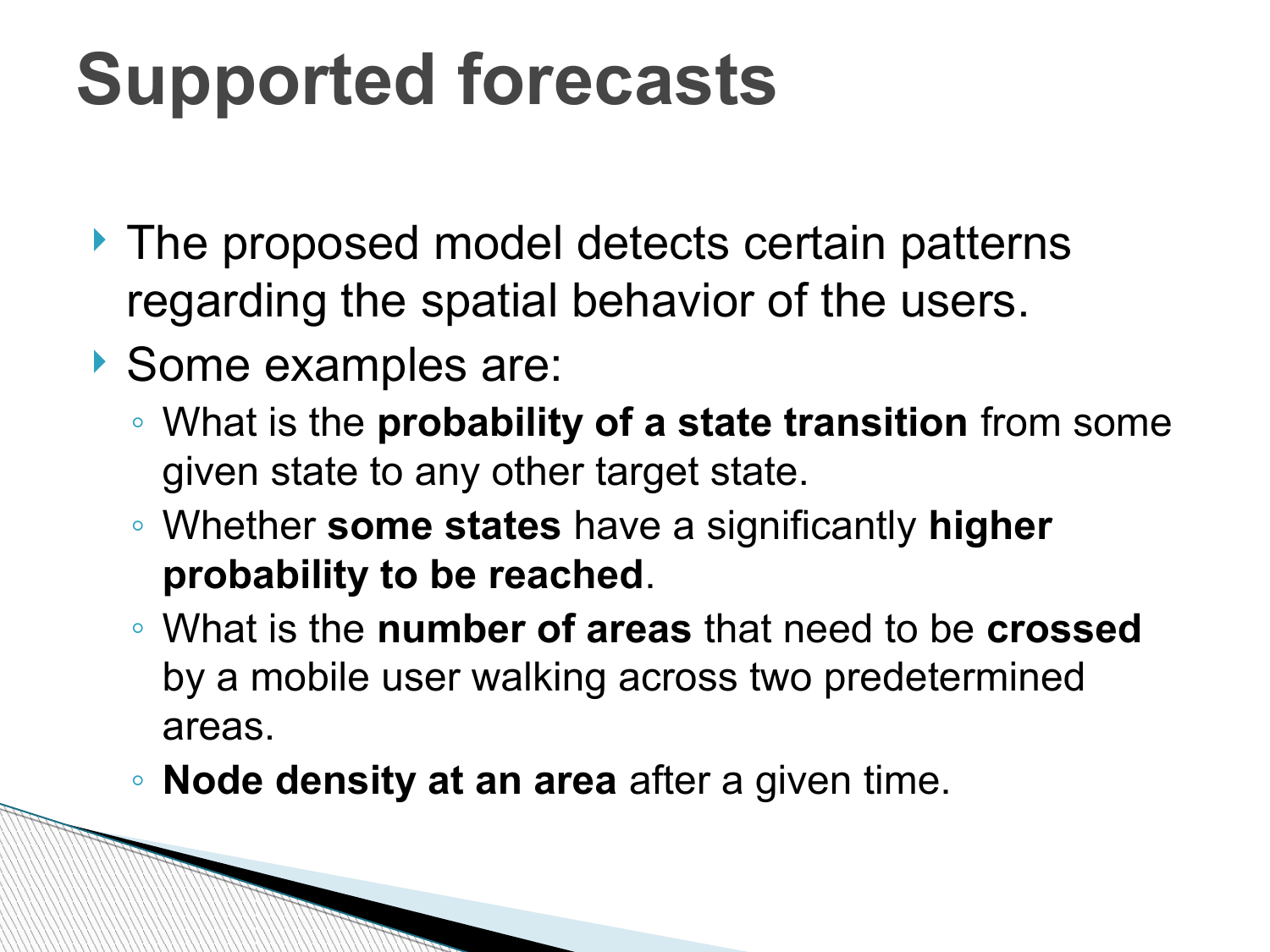## **Example protocol implementation**

' This function is executed every time the

' mobile node (e.g., node A) contacts any other ' node (e.g., node B)

function **NewContact** (node B):

' Updates the local contact history of node A

**UpdateContactHistory** (node B)

#### if (**B is an infrastructure node**):

' Node A communicates its local contact

' history with the infrastructure

### **CommunicateContactHistory** ()

' Retrieves fresh predictors from the

' infrastructure

### **RetrievePredictors** ()

' Forwards the pending data to the Internet

#### **ForwardDataToInternet** ()

end if

if (**B is a mobile node**):

' Updates connection times

#### **UpdateConnectionTimes** ()

' Calculate probabilities of A and B to

' reach to the Internet

 probA = **CalculateInternetAccessProb** (node A)

 probB = **CalculateInternetAccessProb** (node B)

if (probA>=probB):

' Keep the pending data at node A

### **KeepData** ()

#### else

 ' Forward the pending data to node B **ForwardData** (node B)

 end if end if end function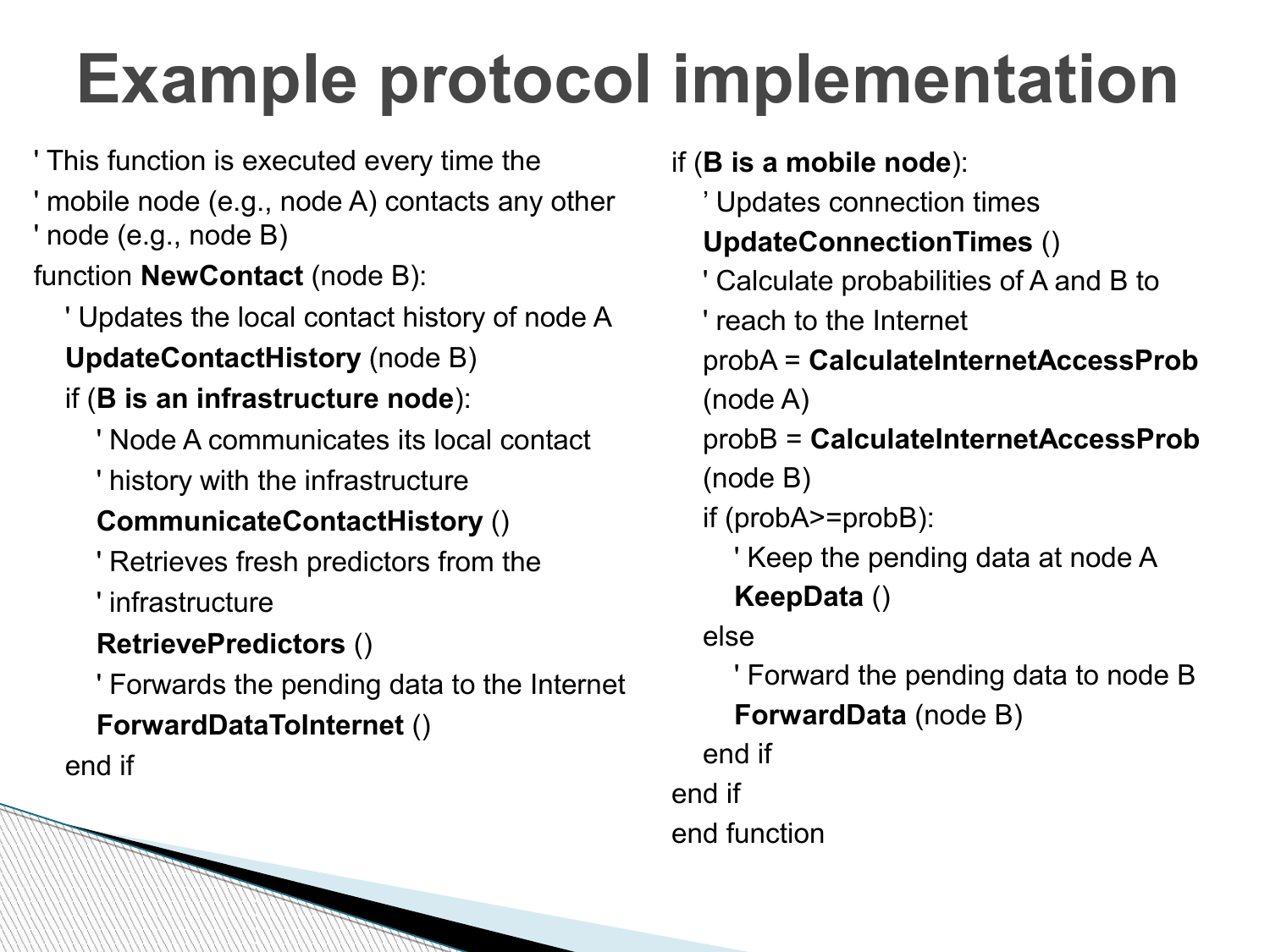### **Indicative results**

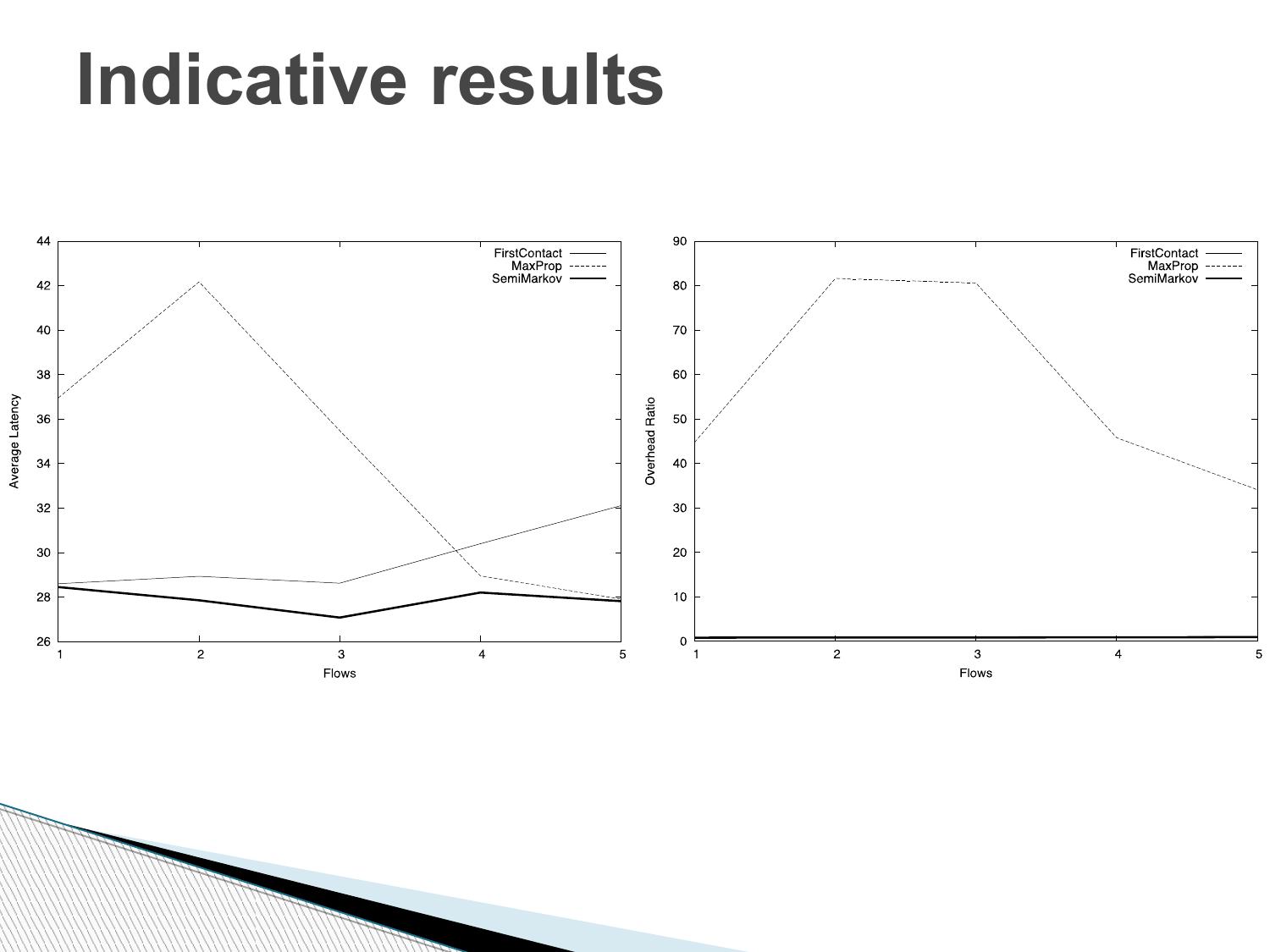## **Conclusions**

- ▶ We revisited DTN research / deployment *issues* with respect to the **recent evolvements** in the Internet infrastructure.
- ▶ We suggest that:

- Opportunistic networks can **bridge distant infrastructure networks**.
- Infrastructure nodes can **support opportunistic communication** with mechanisms that:
	- detect **system wide mobility patterns**
	- perform **resource expensive estimation calculations** for the benefit of the mobile devices.
- A more **sophisticated protocol** proposal contrasted with the related solutions is in our short-term plans.